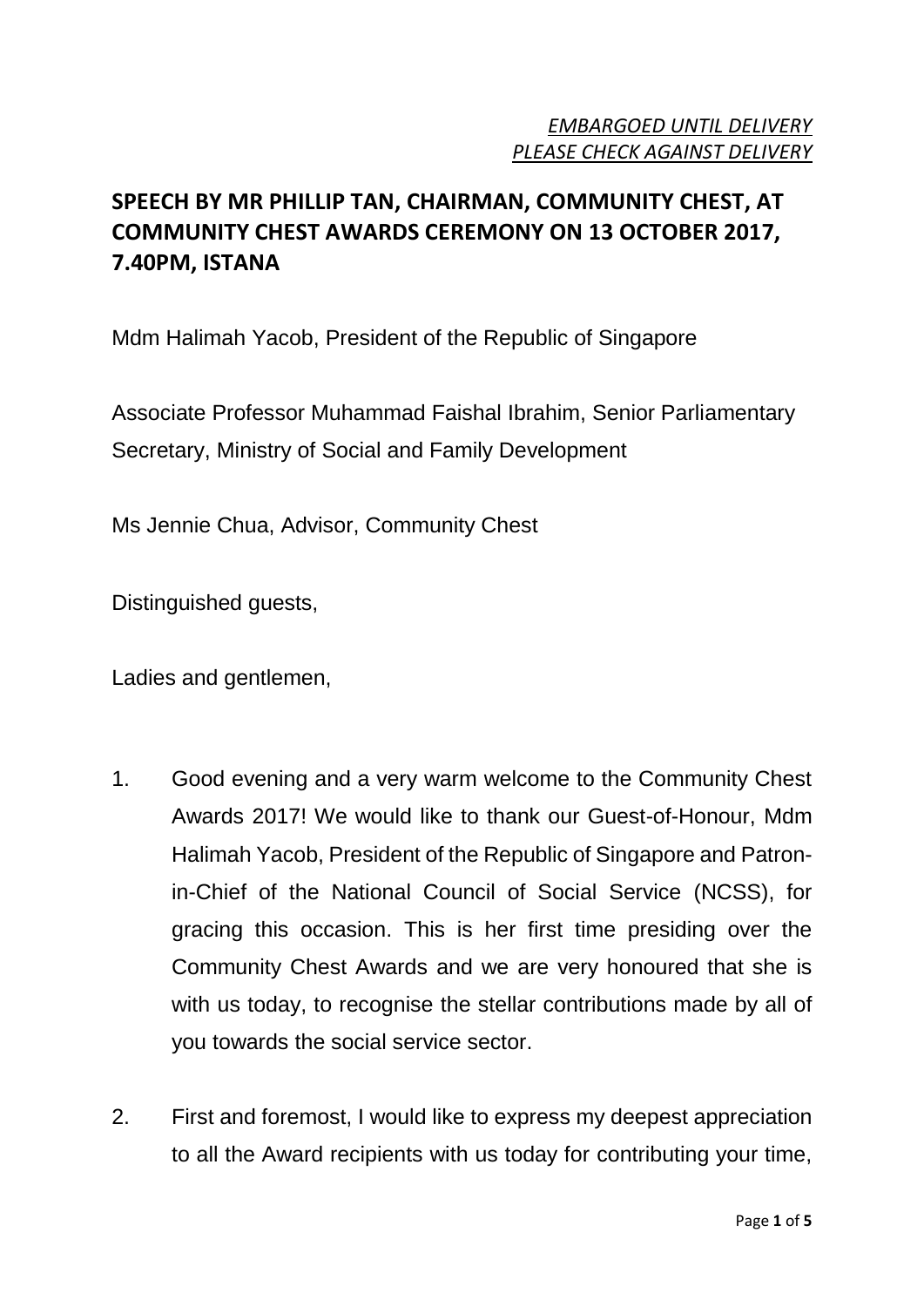talent and treasures to build a more caring and inclusive society in the past year. Your contributions have enabled some 80 social service organisations supported by Community Chest to provide a wide range of critical programmes to better serve the disadvantaged in our community, such as:

- special education for children;
- befriending services for lonely seniors; and
- integration support for persons with disabilities.
- 3. I am also heartened to share that donations to Community Chest make up nearly one-fifth of overall donations to the social service sector in 2016. This is encouraging and goes to show that your sustained support through Community Chest has helped us to make a real difference in the lives of those we care for.

### **Holistic Giving**

- 4. As the needs of our society evolve, we need to look at how money, time and opportunities can be given more meaningfully and holistically. Allow me to highlight some examples of holistic giving by our partners.
	- New to the Community Chest family, **SATS Ltd.** has been a strong supporter in holistic giving. They have not only supported Community Chest through outright donations, but have also put in time and effort to make a difference in the community, by involving their senior management and employees to personally pack festive bags for our social service users at Fu Dai 2017.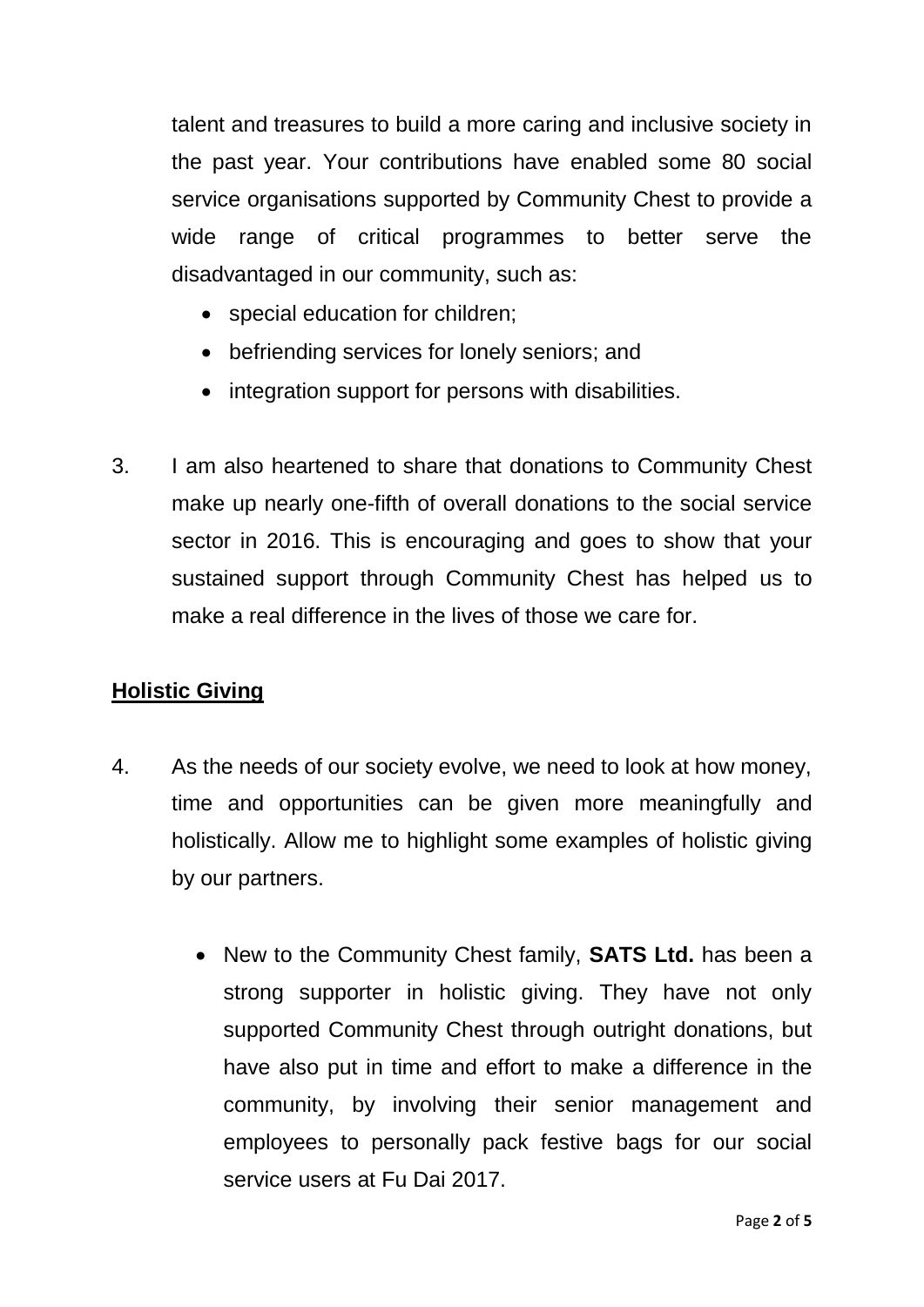- **The Japanese Association, Singapore** (JAS), on the other hand, has been supporting Community Chest since 1984. Besides making annual donations, their members volunteer regularly to befriend and interact with persons with disabilities at the Singapore Cheshire Home, vulnerable seniors at AWWA Senior Community Home, as well as children with special needs from Rainbow Centre.
- **Ms Susan Ng,** our emcee for today, is a sterling example of an individual who has made a difference with her expertise. She has been offering pro-bono emcee services to Community Chest for the past three decades. Contributions from individuals like Susan have enabled Community Chest to channel its resources to benefit more social service users.
- Please join me in giving them a round of applause for their stellar contributions.

### **SG Cares and Volunteerism**

- 5. These are excellent ways to contribute and we are most grateful for the strong partnerships and support from individuals and corporates who have stepped up in the past year to give meaningfully to the sector.
- 6. I am happy to share that according to the latest Individual Giving Survey by the National Volunteer & Philanthropy Centre, the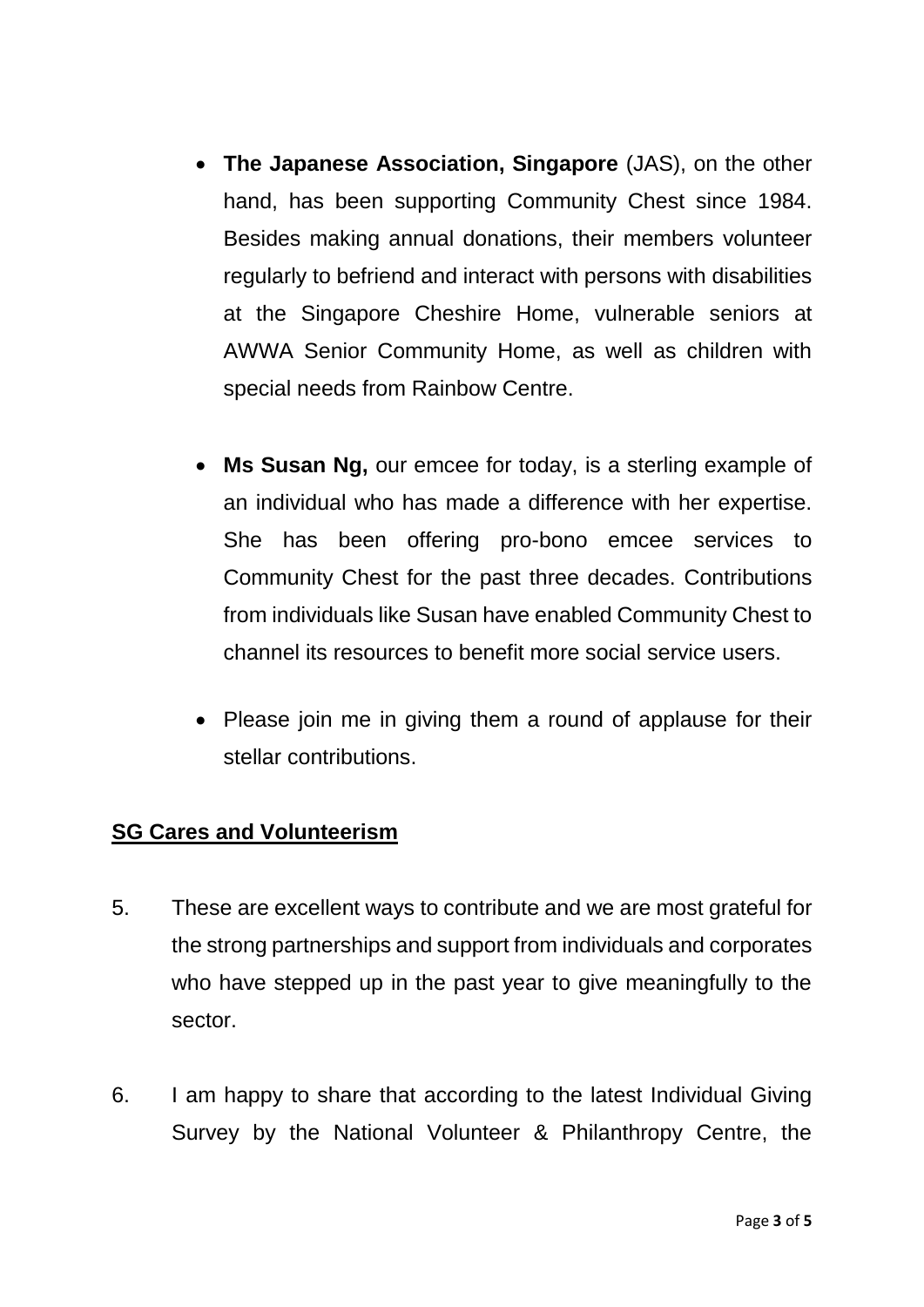volunteerism rate in Singapore has doubled, from 18% in 2014 to 35% in 2016.

- 7. It is encouraging to know that more people are volunteering for a good cause. Going forward, how do we encourage more to give their time more meaningfully?
- 8. SG Cares is a nationwide volunteerism movement co-led by NCSS, to bring as many Singaporeans as possible together, to uplift the lives of vulnerable individuals and families.
- 9. Through SG Cares, Community Chest has successfully matched volunteers from corporates and institutes of higher learning with our social service organisations to engage in service-based volunteerism. This has encouraged volunteers to give their time meaningfully on a regular basis and ensured that the support they provide to the social service organisations are sustained.
- 10. SG Cares will continue to grow partnerships across corporations, agencies and the non-profit organisations in the giving of time. I hope all of us can join hearts to care and give support to those around us.

### **Transformation of Awards from 2018**

11. Today, I am pleased to share that the Community Chest Awards will be transformed from next year. The Awards will not only be presented to organisations and individuals based on monetary